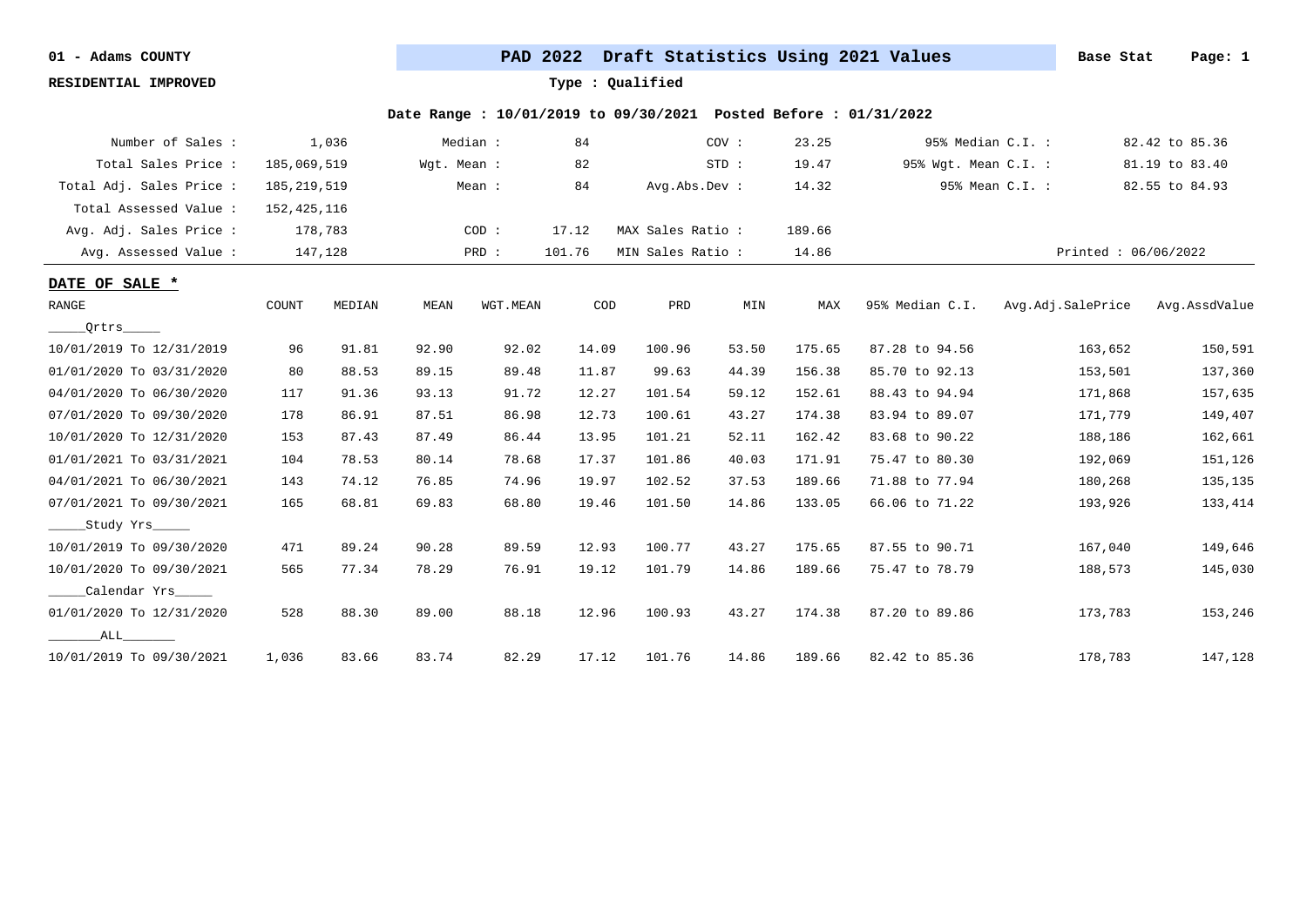**RESIDENTIAL IMPROVED Type : Qualified**

| Number of Sales :        |               | 1,036   |             | Median : | 84     |                   | COV : | 23.25  |                      | 95% Median C.I. :   | 82.42 to 85.36 |
|--------------------------|---------------|---------|-------------|----------|--------|-------------------|-------|--------|----------------------|---------------------|----------------|
| Total Sales Price :      | 185,069,519   |         | Wgt. Mean : |          | 82     |                   | STD:  | 19.47  | 95% Wgt. Mean C.I. : |                     | 81.19 to 83.40 |
| Total Adj. Sales Price : | 185, 219, 519 |         |             | Mean :   | 84     | Avg.Abs.Dev :     |       | 14.32  |                      | 95% Mean C.I. :     | 82.55 to 84.93 |
| Total Assessed Value :   | 152, 425, 116 |         |             |          |        |                   |       |        |                      |                     |                |
| Avg. Adj. Sales Price :  |               | 178,783 |             | COD:     | 17.12  | MAX Sales Ratio : |       | 189.66 |                      |                     |                |
| Avg. Assessed Value :    |               | 147,128 |             | PRD :    | 101.76 | MIN Sales Ratio : |       | 14.86  |                      | Printed: 06/06/2022 |                |
| <b>VALUATION GROUP</b>   |               |         |             |          |        |                   |       |        |                      |                     |                |
| RANGE                    | COUNT         | MEDIAN  | MEAN        | WGT.MEAN | COD    | PRD               | MIN   | MAX    | 95% Median C.I.      | Avg.Adj.SalePrice   | Avg.AssdValue  |
| $\mathbf{1}$             | 905           | 83.88   | 83.97       | 82.69    | 16.18  | 101.55            | 33.07 | 189.66 | 82.81 to 85.37       | 175,245             | 144,908        |
| 2                        | 15            | 77.67   | 78.38       | 80.12    | 20.72  | 97.83             | 47.67 | 105.89 | 65.41 to 96.47       | 186,767             | 149,632        |
| 3                        | 45            | 88.50   | 86.33       | 81.09    | 21.29  | 106.46            | 14.86 | 133.05 | 77.73 to 97.92       | 133,962             | 108,634        |
| $\overline{4}$           | 18            | 93.37   | 93.55       | 89.20    | 19.04  | 104.88            | 56.33 | 139.59 | 79.01 to 101.61      | 274,094             | 244,504        |
| 5                        | 32            | 80.25   | 79.92       | 79.16    | 18.60  | 100.96            | 40.03 | 118.04 | 68.68 to 89.93       | 317,747             | 251,544        |
| 6                        | 21            | 61.03   | 69.71       | 63.16    | 38.01  | 110.37            | 32.59 | 158.19 | 48.51 to 83.25       | 128,155             | 80,943         |
| ALL                      |               |         |             |          |        |                   |       |        |                      |                     |                |
| 10/01/2019 To 09/30/2021 | 1,036         | 83.66   | 83.74       | 82.29    | 17.12  | 101.76            | 14.86 | 189.66 | 82.42 to 85.36       | 178,783             | 147,128        |
| ASSESSOR LOCATION        |               |         |             |          |        |                   |       |        |                      |                     |                |
| RANGE                    | COUNT         | MEDIAN  | MEAN        | WGT.MEAN | COD    | PRD               | MIN   | MAX    | 95% Median C.I.      | Avg.Adj.SalePrice   | Avg.AssdValue  |
| AYR                      | 5             | 43.29   | 44.10       | 41.86    | 15.43  | 105.35            | 32.59 | 53.50  | N/A                  | 117,400             | 49,139         |
| HANSEN                   | 2             | 42.68   | 42.68       | 43.98    | 12.07  | 97.04             | 37.53 | 47.83  | N/A                  | 279,250             | 122,809        |
| HASTINGS                 | 905           | 83.88   | 83.97       | 82.69    | 16.18  | 101.55            | 33.07 | 189.66 | 82.81 to 85.37       | 175,245             | 144,908        |
| HOLSTEIN                 | 10            | 80.90   | 88.51       | 79.89    | 26.81  | 110.79            | 48.51 | 158.19 | 53.95 to 108.69      | 106,775             | 85,301         |
| JUNIATA                  | 15            | 77.67   | 78.38       | 80.12    | 20.72  | 97.83             | 47.67 | 105.89 | 65.41 to 96.47       | 186,767             | 149,632        |
| KENESAW                  | 45            | 88.50   | 86.33       | 81.09    | 21.29  | 106.46            | 14.86 | 133.05 | 77.73 to 97.92       | 133,962             | 108,634        |
| PAULINE                  | 1             | 49.59   | 49.59       | 49.59    |        | 100.00            | 49.59 | 49.59  | N/A                  | 60,000              | 29,753         |
| PROSSER                  | 1             | 65.15   | 65.15       | 65.15    |        | 100.00            | 65.15 | 65.15  | N/A                  | 94,000              | 61,239         |
| ROSELAND                 | 2             | 79.17   | 79.17       | 81.63    | 22.91  | 96.99             | 61.03 | 97.31  | N/A                  | 162,000             | 132,246        |
| RURAL                    | 32            | 80.25   | 79.92       | 79.16    | 18.60  | 100.96            | 40.03 | 118.04 | 68.68 to 89.93       | 317,747             | 251,544        |
| <b>SUBURBAN</b>          | 18            | 93.37   | 93.55       | 89.20    | 19.04  | 104.88            | 56.33 | 139.59 | 79.01 to 101.61      | 274,094             | 244,504        |
| ALL                      |               |         |             |          |        |                   |       |        |                      |                     |                |
| 10/01/2019 To 09/30/2021 | 1,036         | 83.66   | 83.74       | 82.29    | 17.12  | 101.76            | 14.86 | 189.66 | 82.42 to 85.36       | 178,783             | 147,128        |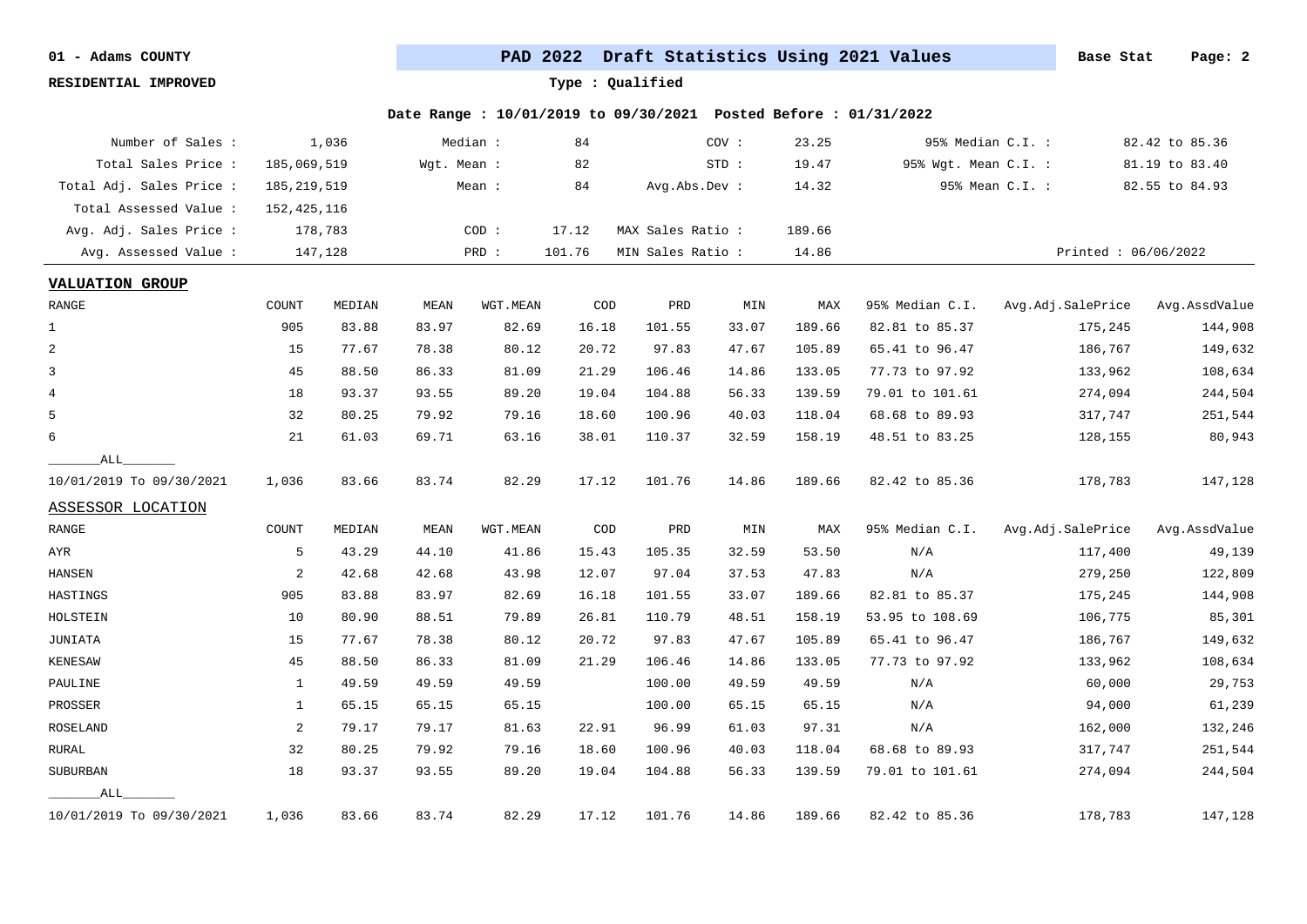**RESIDENTIAL IMPROVED Type : Qualified**

| Number of Sales :                    |               | 1,036   |             | Median : | 84                          |                   | COV:  | 23.25  |                      | 95% Median C.I. :   | 82.42 to 85.36 |
|--------------------------------------|---------------|---------|-------------|----------|-----------------------------|-------------------|-------|--------|----------------------|---------------------|----------------|
| Total Sales Price :                  | 185,069,519   |         | Wgt. Mean : |          | 82                          |                   | STD:  | 19.47  | 95% Wgt. Mean C.I. : |                     | 81.19 to 83.40 |
| Total Adj. Sales Price :             | 185, 219, 519 |         |             | Mean :   | 84                          | Avg.Abs.Dev :     |       | 14.32  |                      | 95% Mean C.I. :     | 82.55 to 84.93 |
| Total Assessed Value:                | 152, 425, 116 |         |             |          |                             |                   |       |        |                      |                     |                |
| Avg. Adj. Sales Price :              |               | 178,783 |             | COD:     | 17.12                       | MAX Sales Ratio : |       | 189.66 |                      |                     |                |
| Avg. Assessed Value:                 |               | 147,128 |             | PRD :    | 101.76                      | MIN Sales Ratio : |       | 14.86  |                      | Printed: 06/06/2022 |                |
| LOCATIONS: URBAN, SUBURBAN, & RURAL  |               |         |             |          |                             |                   |       |        |                      |                     |                |
| RANGE                                | COUNT         | MEDIAN  | MEAN        | WGT.MEAN | COD                         | PRD               | MIN   | MAX    | 95% Median C.I.      | Avg.Adj.SalePrice   | Avg.AssdValue  |
| $\mathbf 1$                          | 966           | 83.42   | 83.66       | 82.20    | 16.96                       | 101.78            | 14.86 | 189.66 | 82.30 to 85.01       | 170,331             | 140,005        |
| $\overline{a}$                       | 44            | 91.04   | 89.56       | 86.79    | 16.22                       | 103.19            | 49.32 | 139.59 | 84.03 to 96.85       | 292,934             | 254,240        |
| 3                                    | 26            | 77.62   | 77.14       | 76.94    | 21.68                       | 100.26            | 40.03 | 118.04 | 62.42 to 90.84       | 299,631             | 230,541        |
| ALL                                  |               |         |             |          |                             |                   |       |        |                      |                     |                |
| 10/01/2019 To 09/30/2021             | 1,036         | 83.66   | 83.74       | 82.29    | 17.12                       | 101.76            | 14.86 | 189.66 | 82.42 to 85.36       | 178,783             | 147,128        |
| STATUS: IMPROVED, UNIMPROVED, & IOLL |               |         |             |          |                             |                   |       |        |                      |                     |                |
| RANGE                                | COUNT         | MEDIAN  | MEAN        | WGT.MEAN | COD                         | PRD               | MIN   | MAX    | 95% Median C.I.      | Avg.Adj.SalePrice   | Avg.AssdValue  |
| $\mathbf{1}$                         | 1,036         | 83.66   | 83.74       | 82.29    | 17.12                       | 101.76            | 14.86 | 189.66 | 82.42 to 85.36       | 178,783             | 147,128        |
| ALL                                  |               |         |             |          |                             |                   |       |        |                      |                     |                |
| 10/01/2019 To 09/30/2021             | 1,036         | 83.66   | 83.74       | 82.29    | 17.12                       | 101.76            | 14.86 | 189.66 | 82.42 to 85.36       | 178,783             | 147,128        |
| PROPERTY TYPE *                      |               |         |             |          |                             |                   |       |        |                      |                     |                |
| RANGE                                | COUNT         | MEDIAN  | MEAN        | WGT.MEAN | $\mathop{\rm COD}\nolimits$ | PRD               | MIN   | MAX    | 95% Median C.I.      | Avg.Adj.SalePrice   | Avg.AssdValue  |
| 01                                   | 1,036         | 83.66   | 83.74       | 82.29    | 17.12                       | 101.76            | 14.86 | 189.66 | 82.42 to 85.36       | 178,783             | 147,128        |
| 06                                   |               |         |             |          |                             |                   |       |        |                      |                     |                |
| 07                                   |               |         |             |          |                             |                   |       |        |                      |                     |                |
| ALL                                  |               |         |             |          |                             |                   |       |        |                      |                     |                |
| 10/01/2019 To 09/30/2021             | 1,036         | 83.66   | 83.74       | 82.29    | 17.12                       | 101.76            | 14.86 | 189.66 | 82.42 to 85.36       | 178,783             | 147,128        |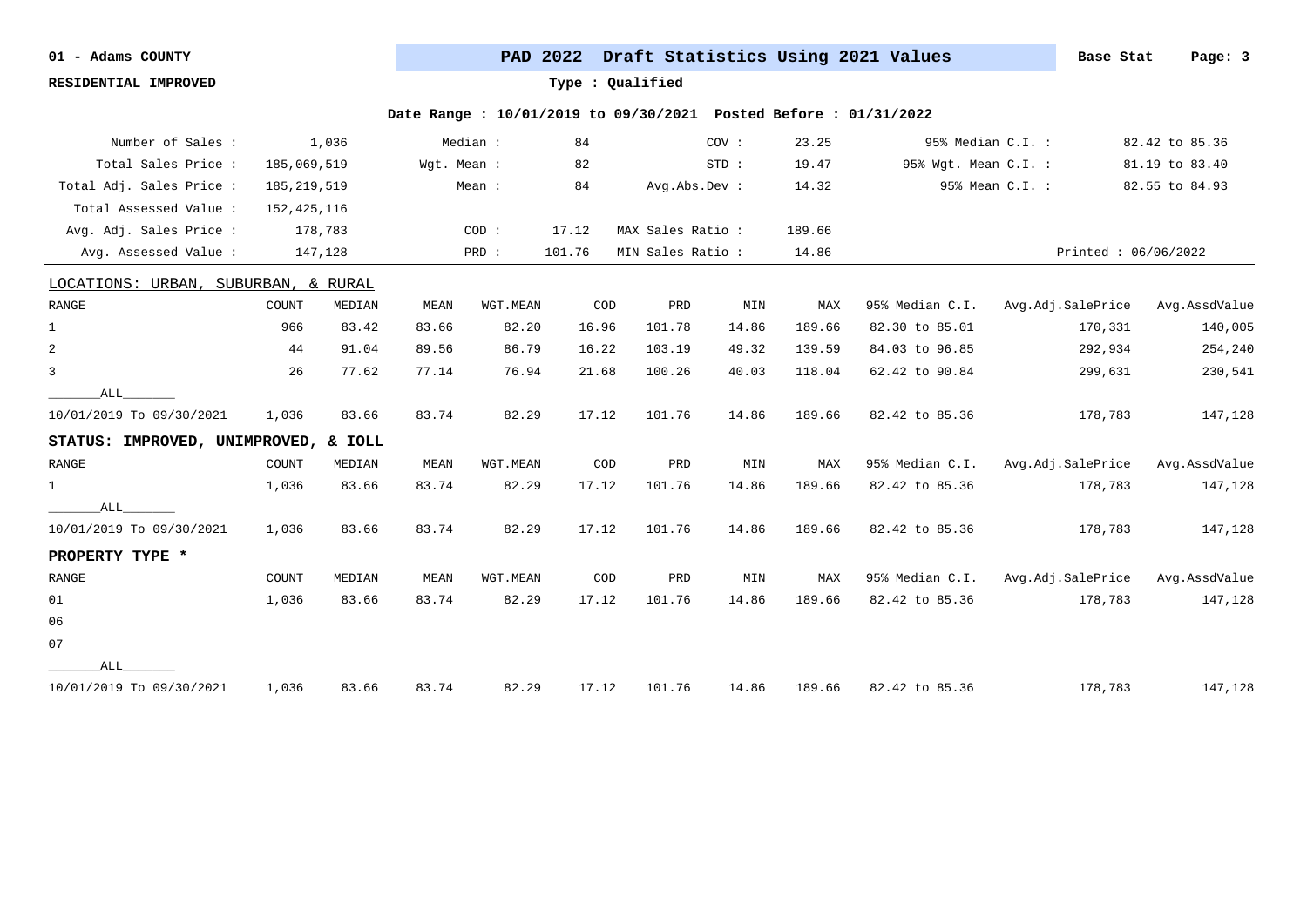**RESIDENTIAL IMPROVED Type : Qualified**

| Number of Sales :        |               | 1,036   |             | Median : | 84     |                  | COV:  | 23.25  |                      | 95% Median C.I. :   | 82.42 to 85.36 |
|--------------------------|---------------|---------|-------------|----------|--------|------------------|-------|--------|----------------------|---------------------|----------------|
| Total Sales Price :      | 185,069,519   |         | Wgt. Mean : |          | 82     |                  | STD:  | 19.47  | 95% Wgt. Mean C.I. : |                     | 81.19 to 83.40 |
| Total Adj. Sales Price : | 185, 219, 519 |         |             | Mean :   | 84     | Avg.Abs.Dev :    |       | 14.32  |                      | 95% Mean C.I. :     | 82.55 to 84.93 |
| Total Assessed Value:    | 152, 425, 116 |         |             |          |        |                  |       |        |                      |                     |                |
| Avg. Adj. Sales Price :  |               | 178,783 |             | COD:     | 17.12  | MAX Sales Ratio: |       | 189.66 |                      |                     |                |
| Avg. Assessed Value :    |               | 147,128 |             | PRD :    | 101.76 | MIN Sales Ratio: |       | 14.86  |                      | Printed: 06/06/2022 |                |
| SCHOOL DISTRICT *        |               |         |             |          |        |                  |       |        |                      |                     |                |
| RANGE                    | COUNT         | MEDIAN  | MEAN        | WGT.MEAN | COD    | PRD              | MIN   | MAX    | 95% Median C.I.      | Avg.Adj.SalePrice   | Avg.AssdValue  |
| 010003                   | 46            | 88.57   | 89.48       | 90.04    | 18.75  | 99.38            | 45.15 | 133.05 | 79.36 to 97.95       | 131,811             | 118,686        |
| 010018                   | 788           | 83.08   | 83.59       | 81.66    | 16.97  | 102.36           | 33.07 | 189.66 | 81.46 to 84.34       | 154,875             | 126,472        |
| 010090                   | 182           | 86.80   | 84.55       | 84.32    | 14.90  | 100.27           | 32.59 | 158.19 | 84.32 to 89.11       | 292,420             | 246,567        |
| 010123                   | 10            | 77.69   | 79.65       | 79.07    | 21.02  | 100.73           | 48.51 | 108.69 | 53.95 to 108.24      | 149,925             | 118,540        |
| 100019                   |               |         |             |          |        |                  |       |        |                      |                     |                |
| 180501                   |               |         |             |          |        |                  |       |        |                      |                     |                |
| 400126                   | 5             | 62.42   | 67.30       | 63.02    | 33.11  | 106.79           | 37.53 | 110.53 | N/A                  | 270,200             | 170,289        |
| 500503                   |               |         |             |          |        |                  |       |        |                      |                     |                |
| 650005                   |               |         |             |          |        |                  |       |        |                      |                     |                |
| 910074                   | 3             | 58.47   | 70.29       | 69.32    | 30.34  | 101.40           | 49.59 | 102.81 | N/A                  | 126,667             | 87,807         |
| (Blank)                  | 2             | 19.54   | 19.54       | 19.64    | 23.95  | 99.49            | 14.86 | 24.22  | N/A                  | 332,000             | 65,200         |
| ALL                      |               |         |             |          |        |                  |       |        |                      |                     |                |
| 10/01/2019 To 09/30/2021 | 1,036         | 83.66   | 83.74       | 82.29    | 17.12  | 101.76           | 14.86 | 189.66 | 82.42 to 85.36       | 178,783             | 147,128        |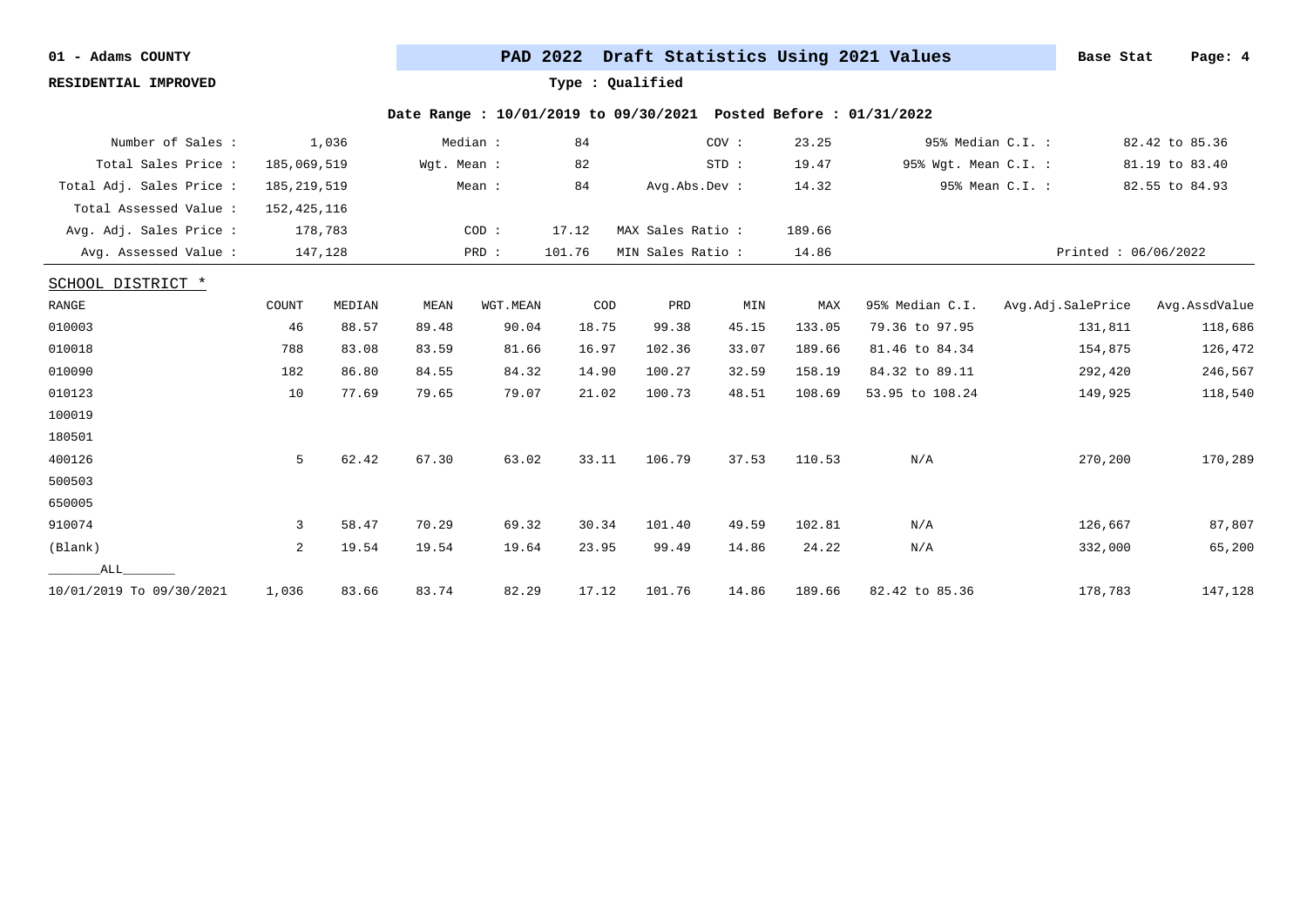**RESIDENTIAL IMPROVED Type : Qualified**

| Number of Sales :        |               | 1,036   |             | Median : | 84     |                  | COV:  | 23.25  |                      | 95% Median C.I. : | 82.42 to 85.36      |
|--------------------------|---------------|---------|-------------|----------|--------|------------------|-------|--------|----------------------|-------------------|---------------------|
| Total Sales Price :      | 185,069,519   |         | Wgt. Mean : |          | 82     |                  | STD:  | 19.47  | 95% Wgt. Mean C.I. : |                   | 81.19 to 83.40      |
| Total Adj. Sales Price : | 185, 219, 519 |         |             | Mean :   | 84     | Avg.Abs.Dev :    |       | 14.32  |                      | 95% Mean C.I. :   | 82.55 to 84.93      |
| Total Assessed Value :   | 152, 425, 116 |         |             |          |        |                  |       |        |                      |                   |                     |
| Avg. Adj. Sales Price :  |               | 178,783 |             | COD:     | 17.12  | MAX Sales Ratio: |       | 189.66 |                      |                   |                     |
| Avg. Assessed Value:     |               | 147,128 |             | PRD :    | 101.76 | MIN Sales Ratio: |       | 14.86  |                      |                   | Printed: 06/06/2022 |
| YEAR BUILT *             |               |         |             |          |        |                  |       |        |                      |                   |                     |
| RANGE                    | COUNT         | MEDIAN  | MEAN        | WGT.MEAN | COD    | PRD              | MIN   | MAX    | 95% Median C.I.      | Avg.Adj.SalePrice | Avg.AssdValue       |
| 0 OR Blank               | 10            | 87.47   | 76.62       | 74.00    | 16.70  | 103.54           | 42.44 | 103.14 | 43.79 to 88.55       | 170,953           | 126,513             |
| Prior TO 1900            | 37            | 77.17   | 79.87       | 75.47    | 24.22  | 105.83           | 44.39 | 142.91 | 67.89 to 88.06       | 106,596           | 80,453              |
| 1900 TO 1919             | 142           | 81.45   | 82.97       | 79.18    | 22.87  | 104.79           | 33.07 | 175.65 | 77.03 to 85.81       | 124,507           | 98,582              |
| 1920 TO 1939             | 164           | 81.30   | 82.86       | 78.78    | 21.09  | 105.18           | 32.59 | 162.42 | 77.00 to 85.37       | 125,403           | 98,787              |
| 1940 TO 1949             | 91            | 82.61   | 85.76       | 82.87    | 21.74  | 103.49           | 43.78 | 189.66 | 75.47 to 90.08       | 119,261           | 98,829              |
| 1950 TO 1959             | 130           | 81.01   | 80.99       | 79.09    | 16.24  | 102.40           | 39.99 | 136.52 | 78.25 to 83.80       | 143,036           | 113,126             |
| 1960 TO 1969             | 115           | 85.46   | 84.33       | 83.05    | 13.66  | 101.54           | 53.81 | 139.59 | 79.78 to 88.01       | 183,320           | 152,243             |
| 1970 TO 1979             | 137           | 83.63   | 84.09       | 83.24    | 13.70  | 101.02           | 53.21 | 129.44 | 81.11 to 87.20       | 208,353           | 173,442             |
| 1980 TO 1989             | 28            | 87.74   | 87.25       | 84.46    | 11.97  | 103.30           | 62.26 | 128.21 | 80.99 to 91.28       | 223,127           | 188,459             |
| 1990 TO 1999             | 51            | 87.57   | 87.18       | 86.24    | 10.78  | 101.09           | 62.42 | 111.74 | 82.30 to 93.16       | 264,788           | 228,365             |
| 2000 TO 2009             | 55            | 85.57   | 85.52       | 84.41    | 09.86  | 101.32           | 47.83 | 109.29 | 83.14 to 89.07       | 315,286           | 266,143             |
| 2010 TO 2014             | 20            | 98.55   | 96.19       | 95.19    | 07.36  | 101.05           | 74.44 | 110.20 | 91.15 to 102.81      | 333,050           | 317,017             |
| 2015 TO Present          | 56            | 86.09   | 82.08       | 81.72    | 12.50  | 100.44           | 14.86 | 107.52 | 80.73 to 89.67       | 330,224           | 269,869             |
| ALL                      |               |         |             |          |        |                  |       |        |                      |                   |                     |
| 10/01/2019 To 09/30/2021 | 1,036         | 83.66   | 83.74       | 82.29    | 17.12  | 101.76           | 14.86 | 189.66 | 82.42 to 85.36       | 178,783           | 147,128             |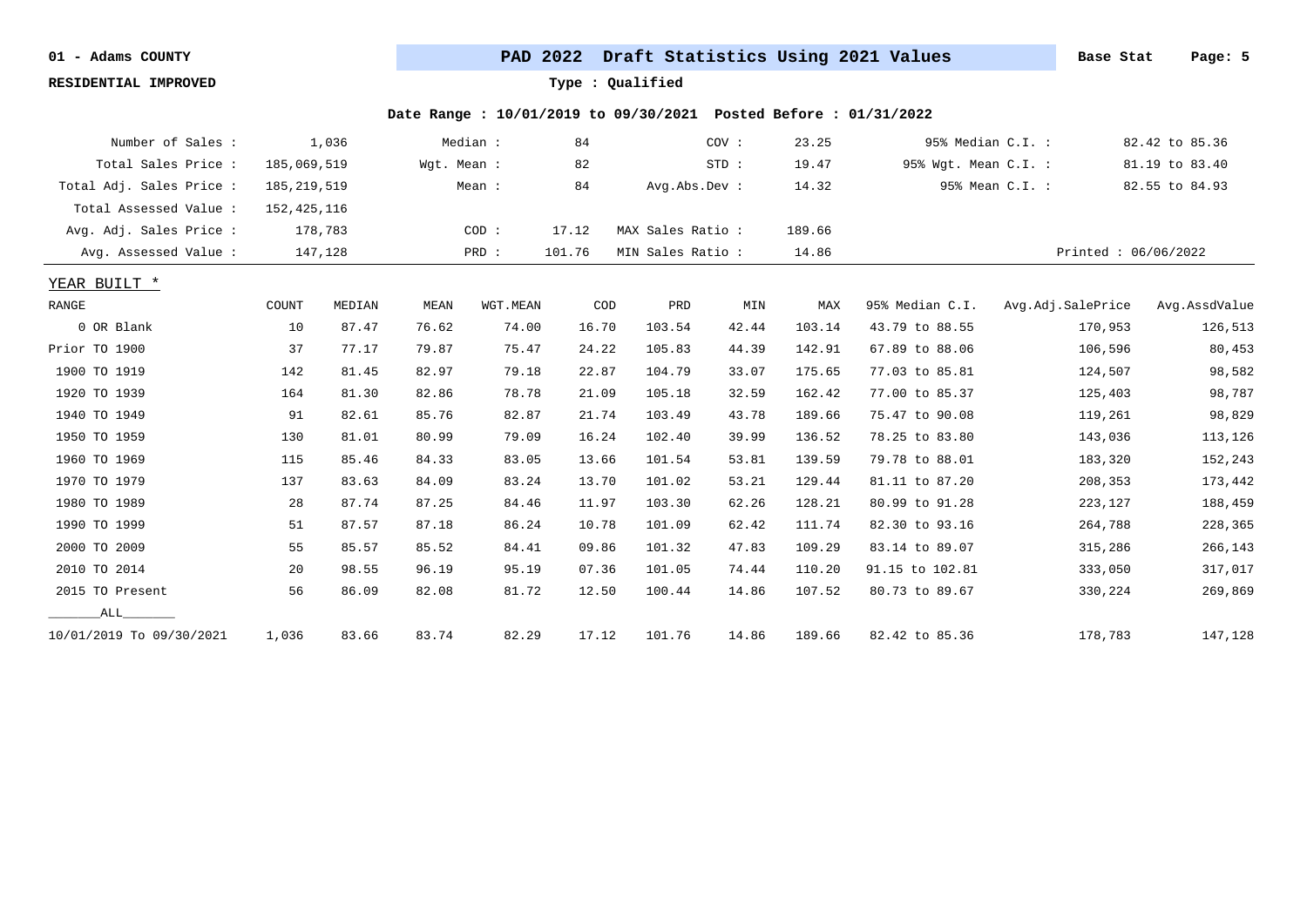**RESIDENTIAL IMPROVED Type : Qualified**

|                          | Number of Sales :      |               | 1,036   |             | Median:  | 84     |                   | COV:   | 23.25  | 95% Median C.I. :    |                       | 82.42 to 85.36 |
|--------------------------|------------------------|---------------|---------|-------------|----------|--------|-------------------|--------|--------|----------------------|-----------------------|----------------|
|                          | Total Sales Price:     | 185,069,519   |         | Wgt. Mean : |          | 82     |                   | STD:   | 19.47  | 95% Wgt. Mean C.I. : |                       | 81.19 to 83.40 |
| Total Adj. Sales Price : |                        | 185, 219, 519 |         |             | Mean :   | 84     | Avg.Abs.Dev :     |        | 14.32  |                      | 95% Mean C.I. :       | 82.55 to 84.93 |
|                          | Total Assessed Value : | 152,425,116   |         |             |          |        |                   |        |        |                      |                       |                |
| Avg. Adj. Sales Price :  |                        |               | 178,783 |             | COD:     | 17.12  | MAX Sales Ratio : |        | 189.66 |                      |                       |                |
|                          | Avg. Assessed Value:   |               | 147,128 |             | PRD :    | 101.76 | MIN Sales Ratio : |        | 14.86  |                      | Printed: $06/06/2022$ |                |
| SALE PRICE *             |                        |               |         |             |          |        |                   |        |        |                      |                       |                |
| RANGE                    |                        | COUNT         | MEDIAN  | MEAN        | WGT.MEAN | COD    | PRD               | MIN    | MAX    | 95% Median C.I.      | Avg.Adj.SalePrice     | Avg.AssdValue  |
| Low \$ Ranges            |                        |               |         |             |          |        |                   |        |        |                      |                       |                |
| Less Than                | 5,000                  | $\mathbf{1}$  | 79.66   | 79.66       | 79.66    |        | 100.00            | 79.66  | 79.66  | N/A                  | 150,001               | 119,488        |
| Less Than                | 15,000                 | $\mathbf{1}$  | 79.66   | 79.66       | 79.66    |        | 100.00            | 79.66  | 79.66  | N/A                  | 150,001               | 119,488        |
| Less Than                | 30,000                 | 8             | 120.82  | 123.53      | 107.79   | 18.90  | 114.60            | 79.66  | 158.19 | 79.66 to 158.19      | 40,813                | 43,994         |
| Ranges Excl. Low \$      |                        |               |         |             |          |        |                   |        |        |                      |                       |                |
| Greater Than             | 4,999                  | 1,035         | 83.68   | 83.75       | 82.30    | 17.12  | 101.76            | 14.86  | 189.66 | 82.61 to 85.36       | 178,811               | 147,155        |
| Greater Than 14,999      |                        | 1,035         | 83.68   | 83.75       | 82.30    | 17.12  | 101.76            | 14.86  | 189.66 | 82.61 to 85.36       | 178,811               | 147,155        |
| Greater Than 29,999      |                        | 1,028         | 83.62   | 83.43       | 82.25    | 16.87  | 101.43            | 14.86  | 189.66 | 82.36 to 85.15       | 179,857               | 147,931        |
| _Incremental Ranges_     |                        |               |         |             |          |        |                   |        |        |                      |                       |                |
| $0$ TO                   | 4,999                  | $\mathbf{1}$  | 79.66   | 79.66       | 79.66    |        | 100.00            | 79.66  | 79.66  | N/A                  | 150,001               | 119,488        |
| 5,000 TO                 | 14,999                 |               |         |             |          |        |                   |        |        |                      |                       |                |
| 15,000 TO                | 29,999                 | -7            | 130.11  | 129.80      | 131.71   | 14.52  | 98.55             | 103.14 | 158.19 | 103.14 to 158.19     | 25,214                | 33,209         |
| 30,000 TO                | 59,999                 | 39            | 102.07  | 107.26      | 106.86   | 30.49  | 100.37            | 39.31  | 189.66 | 83.85 to 124.13      | 46,029                | 49,188         |
| 60,000 TO                | 99,999                 | 151           | 87.71   | 88.58       | 88.08    | 20.07  | 100.57            | 33.07  | 171.91 | 83.43 to 93.00       | 80,021                | 70,483         |
| 100,000 TO               | 149,999                | 280           | 81.37   | 81.17       | 81.04    | 16.60  | 100.16            | 39.61  | 133.86 | 78.25 to 83.68       | 126,200               | 102,268        |
| 150,000 TO               | 249,999                | 351           | 81.56   | 80.50       | 80.67    | 14.48  | 99.79             | 32.59  | 139.59 | 79.93 to 83.91       | 187,535               | 151,292        |
| 250,000 TO               | 499,999                | 194           | 85.89   | 83.68       | 83.60    | 13.54  | 100.10            | 14.86  | 118.04 | 83.57 to 87.57       | 320,449               | 267,883        |
| 500,000 TO               | 999,999                | 13            | 74.44   | 76.51       | 75.51    | 14.95  | 101.32            | 53.26  | 94.66  | 64.44 to 91.24       | 591,269               | 446,460        |
| $1,000,000 +$            |                        |               |         |             |          |        |                   |        |        |                      |                       |                |
| ALL                      |                        |               |         |             |          |        |                   |        |        |                      |                       |                |
| 10/01/2019 To 09/30/2021 |                        | 1,036         | 83.66   | 83.74       | 82.29    | 17.12  | 101.76            | 14.86  | 189.66 | 82.42 to 85.36       | 178,783               | 147,128        |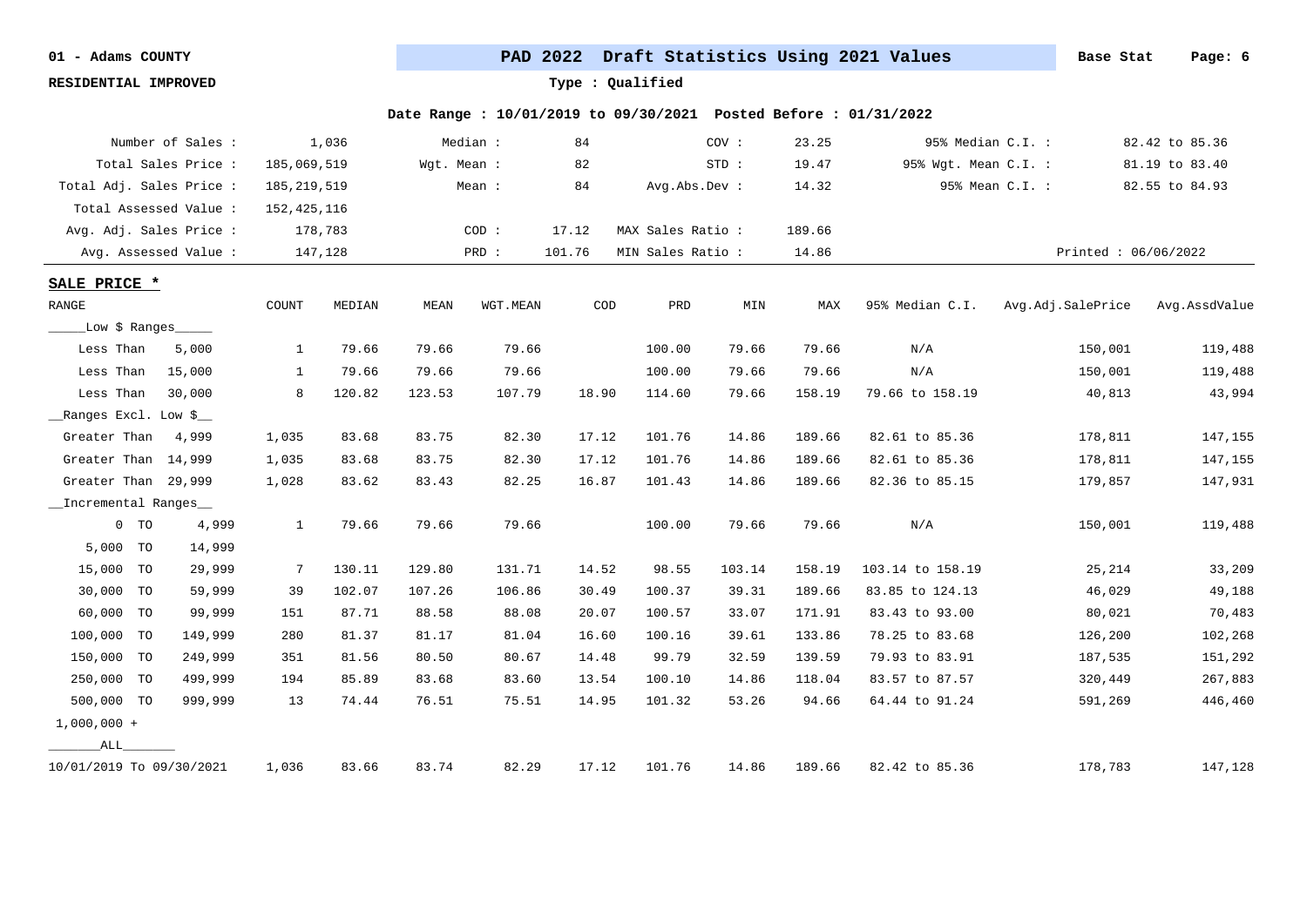**RESIDENTIAL IMPROVED Type : Qualified**

| Number of Sales :        |                | 1,036   |             | Median : | 84     |                  | cov:    | 23.25  |                      | 95% Median C.I. :   | 82.42 to 85.36 |
|--------------------------|----------------|---------|-------------|----------|--------|------------------|---------|--------|----------------------|---------------------|----------------|
| Total Sales Price :      | 185,069,519    |         | Wgt. Mean : |          | 82     |                  | $STD$ : | 19.47  | 95% Wgt. Mean C.I. : |                     | 81.19 to 83.40 |
| Total Adj. Sales Price : | 185, 219, 519  |         |             | Mean :   | 84     | Avg.Abs.Dev :    |         | 14.32  |                      | 95% Mean C.I. :     | 82.55 to 84.93 |
| Total Assessed Value:    | 152,425,116    |         |             |          |        |                  |         |        |                      |                     |                |
| Avg. Adj. Sales Price :  |                | 178,783 |             | COD:     | 17.12  | MAX Sales Ratio: |         | 189.66 |                      |                     |                |
| Avg. Assessed Value :    |                | 147,128 |             | PRD :    | 101.76 | MIN Sales Ratio: |         | 14.86  |                      | Printed: 06/06/2022 |                |
| <b>ASSESSED VALUE *</b>  |                |         |             |          |        |                  |         |        |                      |                     |                |
| RANGE                    | COUNT          | MEDIAN  | MEAN        | WGT.MEAN | COD    | PRD              | MIN     | MAX    | 95% Median C.I.      | Avg.Adj.SalePrice   | Avg.AssdValue  |
| _Low \$_                 |                |         |             |          |        |                  |         |        |                      |                     |                |
| 1 TO<br>4999             |                |         |             |          |        |                  |         |        |                      |                     |                |
| 5000 TO<br>9999          |                |         |             |          |        |                  |         |        |                      |                     |                |
| _Total $\sim$            |                |         |             |          |        |                  |         |        |                      |                     |                |
| 1 TO<br>9999             |                |         |             |          |        |                  |         |        |                      |                     |                |
| 10000 TO<br>29999        | 10             | 53.10   | 63.14       | 55.41    | 39.30  | 113.95           | 33.07   | 108.46 | 39.31 to 103.14      | 43,240              | 23,959         |
| 30000 TO<br>59999        | 82             | 73.68   | 76.30       | 65.39    | 29.06  | 116.68           | 14.86   | 158.19 | 64.30 to 79.47       | 73,576              | 48,113         |
| 60000 TO<br>99999        | 256            | 77.32   | 81.40       | 74.77    | 23.68  | 108.87           | 24.22   | 189.66 | 74.12 to 79.54       | 108,956             | 81,466         |
| 100000 TO<br>149999      | 318            | 82.71   | 83.36       | 80.57    | 14.29  | 103.46           | 39.00   | 171.91 | 79.93 to 85.15       | 153,655             | 123,793        |
| 249999<br>150000 TO      | 238            | 87.07   | 86.54       | 84.21    | 11.83  | 102.77           | 47.83   | 139.59 | 84.77 to 88.23       | 227,723             | 191,756        |
| 250000 TO<br>499999      | 129            | 91.24   | 90.46       | 88.81    | 09.34  | 101.86           | 53.26   | 118.04 | 89.11 to 92.98       | 356,285             | 316,431        |
| 500000 +                 | $\overline{3}$ | 88.75   | 85.66       | 84.86    | 07.92  | 100.94           | 73.57   | 94.66  | N/A                  | 613,333             | 520,473        |
| ALL                      |                |         |             |          |        |                  |         |        |                      |                     |                |
| 10/01/2019 To 09/30/2021 | 1,036          | 83.66   | 83.74       | 82.29    | 17.12  | 101.76           | 14.86   | 189.66 | 82.42 to 85.36       | 178,783             | 147,128        |
| QUALITY                  |                |         |             |          |        |                  |         |        |                      |                     |                |
| RANGE                    | COUNT          | MEDIAN  | MEAN        | WGT.MEAN | COD    | PRD              | MIN     | MAX    | 95% Median C.I.      | Avg.Adj.SalePrice   | Avg.AssdValue  |
| 0 or Blank               | 10             | 87.47   | 76.62       | 74.00    | 16.70  | 103.54           | 42.44   | 103.14 | 43.79 to 88.55       | 170,953             | 126,513        |
| 10                       | 97             | 76.42   | 80.64       | 73.87    | 29.17  | 109.16           | 32.59   | 174.38 | 68.08 to 85.36       | 91,367              | 67,497         |
| 20                       | 670            | 82.27   | 83.28       | 80.98    | 17.16  | 102.84           | 37.53   | 189.66 | 80.03 to 83.43       | 147,319             | 119,299        |
| 30                       | 183            | 86.40   | 84.95       | 83.53    | 13.24  | 101.70           | 14.86   | 139.59 | 83.61 to 88.50       | 261,930             | 218,784        |
| 40                       | 71             | 91.32   | 90.43       | 88.81    | 09.36  | 101.82           | 57.33   | 110.20 | 87.43 to 94.66       | 356,469             | 316,569        |
| 50                       | 5              | 88.75   | 81.59       | 80.29    | 10.83  | 101.62           | 64.44   | 92.34  | N/A                  | 540,200             | 433,723        |
| ALL                      |                |         |             |          |        |                  |         |        |                      |                     |                |
| 10/01/2019 To 09/30/2021 | 1,036          | 83.66   | 83.74       | 82.29    | 17.12  | 101.76           | 14.86   | 189.66 | 82.42 to 85.36       | 178,783             | 147,128        |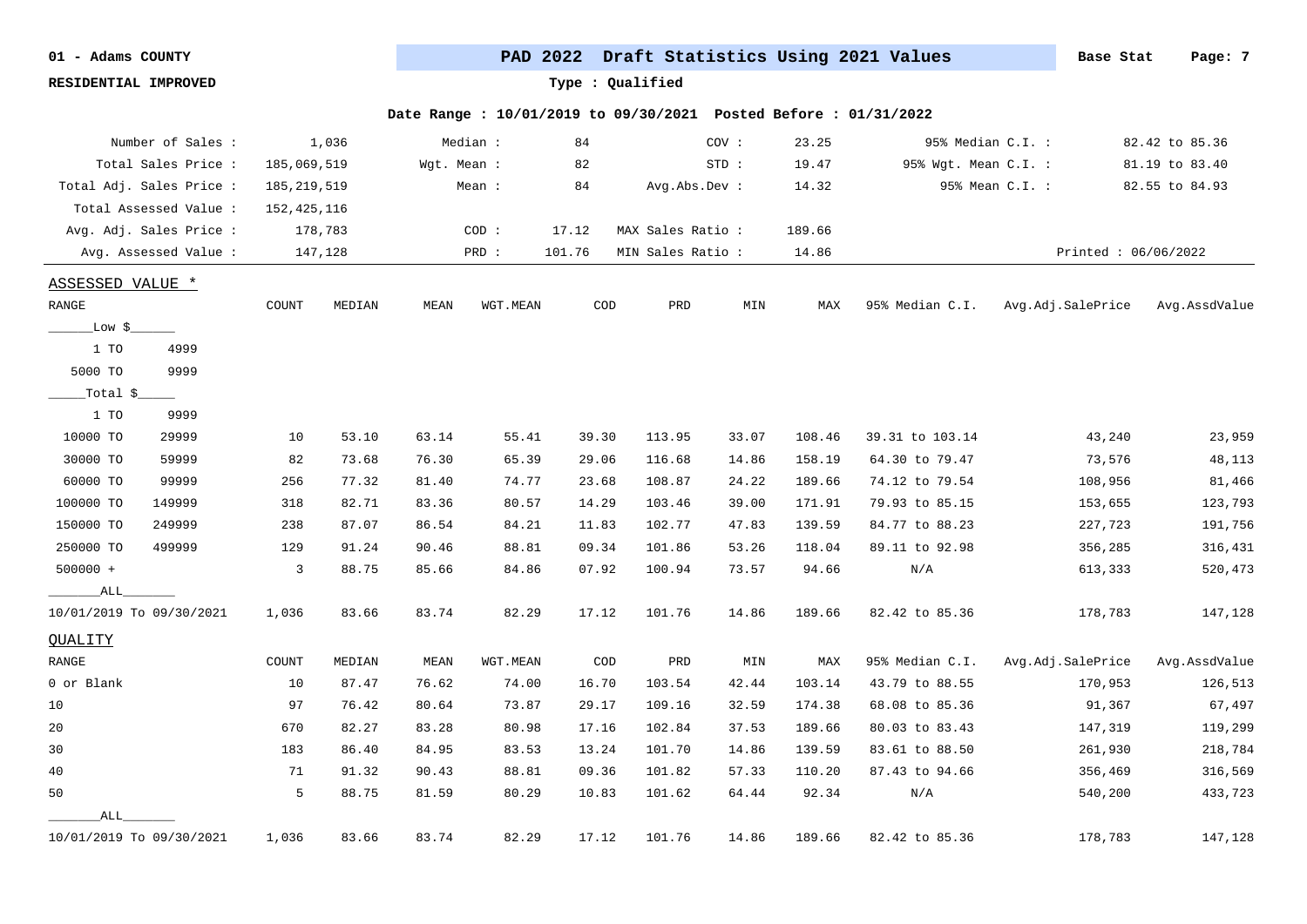**RESIDENTIAL IMPROVED Type : Qualified**

| Number of Sales :        |                | 1,036   |             | Median : | 84     |                  | COV:  | 23.25  | 95% Median C.I. :    |                   | 82.42 to 85.36      |
|--------------------------|----------------|---------|-------------|----------|--------|------------------|-------|--------|----------------------|-------------------|---------------------|
| Total Sales Price :      | 185,069,519    |         | Wgt. Mean : |          | 82     |                  | STD:  | 19.47  | 95% Wgt. Mean C.I. : |                   | 81.19 to 83.40      |
| Total Adj. Sales Price : | 185, 219, 519  |         |             | Mean:    | 84     | Avg.Abs.Dev :    |       | 14.32  |                      | 95% Mean C.I. :   | 82.55 to 84.93      |
| Total Assessed Value:    | 152, 425, 116  |         |             |          |        |                  |       |        |                      |                   |                     |
| Avg. Adj. Sales Price :  |                | 178,783 |             | COD:     | 17.12  | MAX Sales Ratio: |       | 189.66 |                      |                   |                     |
| Avg. Assessed Value :    |                | 147,128 |             | PRD :    | 101.76 | MIN Sales Ratio: |       | 14.86  |                      |                   | Printed: 06/06/2022 |
| <b>STYLE</b>             |                |         |             |          |        |                  |       |        |                      |                   |                     |
| RANGE                    | COUNT          | MEDIAN  | MEAN        | WGT.MEAN | COD    | PRD              | MIN   | MAX    | 95% Median C.I.      | Avg.Adj.SalePrice | Avg.AssdValue       |
| 0 or Blank               | 9              | 87.49   | 75.42       | 72.32    | 18.54  | 104.29           | 42.44 | 103.14 | 43.79 to 88.55       | 168,837           | 122,109             |
| 100                      | 1              | 92.12   | 92.12       | 92.12    |        | 100.00           | 92.12 | 92.12  | N/A                  | 149,000           | 137,252             |
| 101                      | 820            | 83.11   | 83.21       | 81.86    | 17.21  | 101.65           | 14.86 | 189.66 | 81.53 to 84.52       | 172,672           | 141,344             |
| 102                      | 74             | 85.67   | 84.37       | 84.23    | 15.61  | 100.17           | 43.29 | 119.07 | 81.23 to 90.47       | 230,125           | 193,823             |
| 103                      | 35             | 85.40   | 85.45       | 84.46    | 11.89  | 101.17           | 53.65 | 121.75 | 79.36 to 92.13       | 201,940           | 170,549             |
| 104                      | 59             | 85.46   | 86.65       | 80.48    | 20.34  | 107.67           | 48.12 | 171.91 | 80.77 to 89.86       | 177,671           | 142,982             |
| 106                      | $\overline{4}$ | 90.39   | 89.26       | 90.53    | 14.77  | 98.60            | 70.36 | 105.89 | N/A                  | 117,000           | 105,926             |
| 111                      | 6              | 75.72   | 79.29       | 77.20    | 16.20  | 102.71           | 59.51 | 103.43 | 59.51 to 103.43      | 191,333           | 147,718             |
| 301                      | 21             | 94.94   | 92.45       | 91.39    | 12.37  | 101.16           | 48.95 | 120.15 | 85.06 to 102.51      | 233,119           | 213,057             |
| 302                      | 6              | 82.60   | 90.24       | 85.19    | 15.40  | 105.93           | 75.75 | 132.94 | 75.75 to 132.94      | 119,833           | 102,086             |
| 307                      | $\mathbf{1}$   | 94.82   | 94.82       | 94.82    |        | 100.00           | 94.82 | 94.82  | N/A                  | 150,000           | 142,224             |
| ALL                      |                |         |             |          |        |                  |       |        |                      |                   |                     |
| 10/01/2019 To 09/30/2021 | 1,036          | 83.66   | 83.74       | 82.29    | 17.12  | 101.76           | 14.86 | 189.66 | 82.42 to 85.36       | 178,783           | 147,128             |